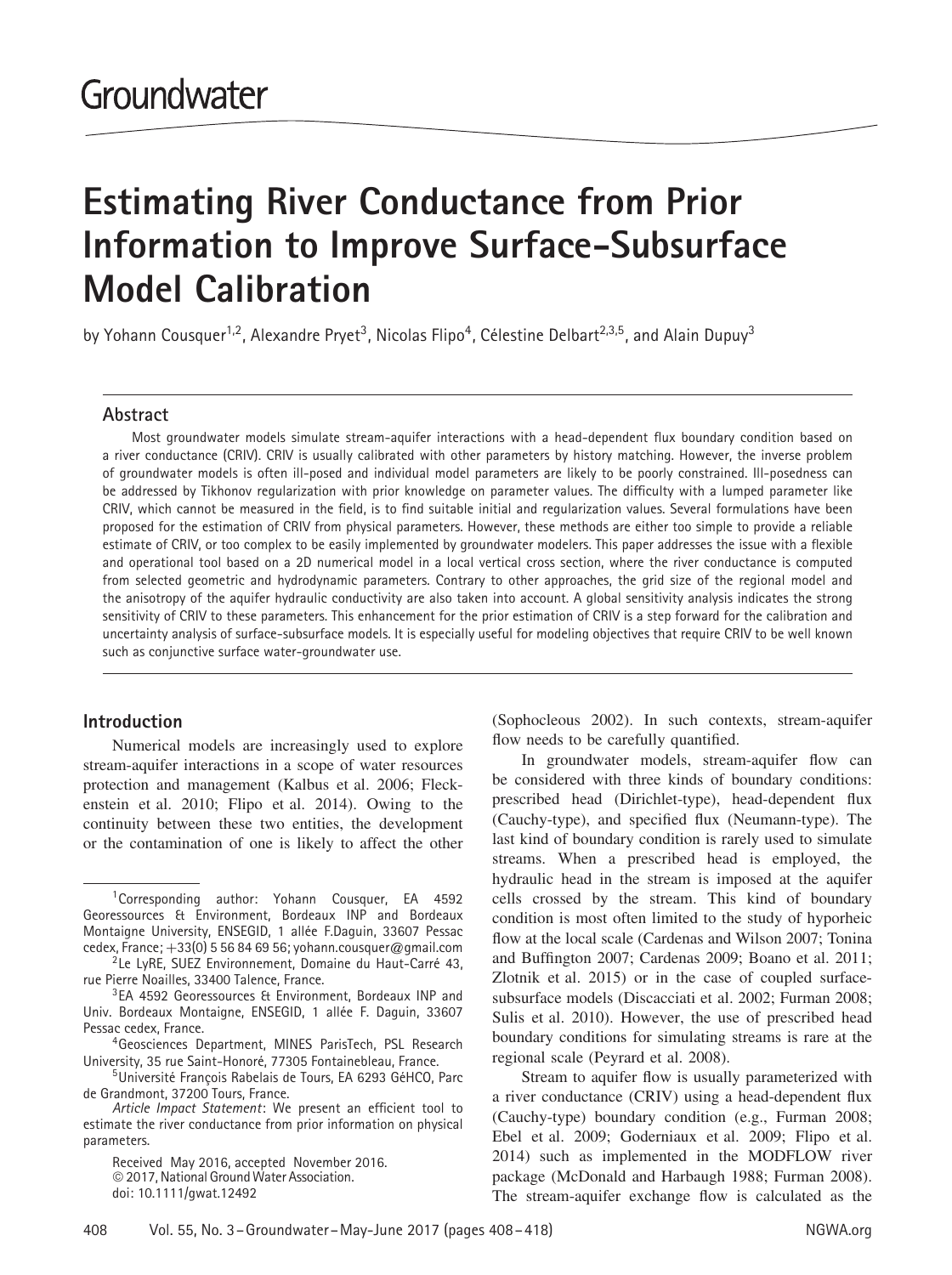product of CRIV by the head difference between the stream and the cell where the Cauchy-type boundary condition is applied:

$$
Q_{\rm S} = \text{CRIV} \times (H_{\rm s} - H_{\rm c}) \tag{1}
$$

where  $Q_S$  [L<sup>3</sup>/T] is the stream-aquifer flow,  $H_s$  [L] is the stream water level,  $H_c$  [L] is the hydraulic head at the center of the cell where the Cauchy-type boundary condition is applied. CRIV accounts for numerous processes and properties; it is a lumped parameter that cannot be measured on the field (McDonald and Harbaugh 1988; Rushton 2007; Ebel et al. 2009). As a consequence, the value of CRIV is commonly calibrated by history matching together with the other unknown hydraulic parameters (Engeler et al. 2011; Pryet et al. 2015).

Surface-subsurface models are affected by the quasi-systematic ill-posed nature of hydrogeological inverse problems, which is now wildly known (Carrera et al. 2005; Zhou et al. 2014). Ill-posedness may lead to non-uniqueness, non-existence, and non-steadiness of the inverse model solution (Zhou et al. 2014). An infinite number of parameter sets can equally well calibrate the model. In order to deal with the issue, several options have been proposed. Among them, Tikhonov regularization with prior information about model parameters has proven its efficiency (Tihonov 1963; Hunt et al. 2007). Calibration with Tikhonov regularization considers soft knowledge on model parameters in the calibration, so as obtain a well-posed problem (Doherty and Skahill 2006; Aster et al. 2005). In order to perform a calibration with Tikhonov regularization, there is a need for soft knowledge about model parameters. In general, soft knowledge comes from field measurements, literature or expert knowledge. For example, aquifer hydrodynamic properties, such as transmissivity and porosity, can be characterized from aquifer and permeability tests in the field or at the laboratory. However, as CRIV is a lumped parameter that encompasses many processes controlling stream-aquifer flow, it is challenging to estimate suitable initial and regularization values.

When Prickett and Lonnquist (1971) introduced the concept of river conductance, they considered a simplified conceptual model where stream-aquifer flow is controlled by the thickness and vertical hydraulic conductivity of streambed deposits. This widely used approach is described in the MODFLOW river package (McDonald and Harbaugh 1988) and reads as follows:

$$
CRIV = \frac{K_r \times L \times W}{M}
$$
 (2)

where *W* [L] is the stream width, *L* [L] is the length of the river reach within the grid cell, *M* [L] is the streambed thickness, and  $K_r$  [L/T] is the hydraulic conductivity of the streambed. More parameterized methods have since been implemented in MODFLOW, as SFR1 and SFR2 (Prudic et al. 2004; Niswonger et al. 2005). These methods extend the original expression (McDonald and

Harbaugh 1988), so as to include additional parameters such as the hydraulic gradient along the stream, and complex river cross sections.

These formulations based on the Prickett and Lonnquist (1971) model and used in the MODFLOW family of codes assume that all head losses occur in the streambed. Aquifer hydrodynamic properties and grid size are not taken into account. In fact, the value of CRIV depends on numerous additional parameters such as aquifer hydraulic conductivity and should also account for the effect of additional head losses due to converging/diverging flow that cannot be considered in a 2D horizontal model (Rushton 2007; Morel-Seytoux 2009). Moreover, the value of CRIV has been recently shown to differ by as much as 122% depending on the resolution of the model grid (Mehl and Hill 2010).

Several alternatives for the estimation of the CRIV have been proposed, either based on analytical or numerical methods (Anderson 2003a, 2003b, 2005; Rushton 2007; Morel-Seytoux 2009; Mehl and Hill 2010; Morel-Seytoux et al. 2014).

In line with Anderson (2003a, 2003b), Morel-Seytoux (2009) proposes a formulation which takes into consideration flow convergence/divergence at the vicinity of the stream with the complex potential theory. This method is extended to more complex partially penetrating stream geometries in Morel-Seytoux et al. (2014). However, the presence of streambed deposits and the dependence of CRIV on grid size are not taken into account. Although its importance has been highlighted by Nield et al. (1994), the importance of the anisotropy of aquifer hydraulic conductivity is not considered.

As an alternative, Rushton (2007) proposes to estimate CRIV with a 2D vertical numerical model. The 2D fine-grid model represents one single cell of the regional model centered over the stream. The river conductance is then inferred from the regression between stream-aquifer flow, on one hand, and the head difference between the aquifer cell and the stream on the other. This work points out the predominant influence of aquifer horizontal hydraulic conductivity compared with vertical streambed hydraulic conductivity for certain configurations. Rushton (2007) explains that for a relatively thin streambed (0.2 m) with a hydraulic conductivity of 0.05 m/d, less than a third of head losses occur in the streambed, the rest is due to convergent/divergent fluxes in the aquifer at the stream vicinity. However, this method does not account for anisotropy and grid size.

This work first details an extension of the numerical approach developed by Rushton (2007) for the estimation of CRIV. Numerous parameters often neglected so far are considered. The use of the method is illustrated with a synthetic application, where the value of CRIV is estimated and provided with a confidence interval. A parametric study is then conducted to describe the respective effects and sensitivities of CRIV to controlling parameters. The advantages and limitations of the methodology are then discussed.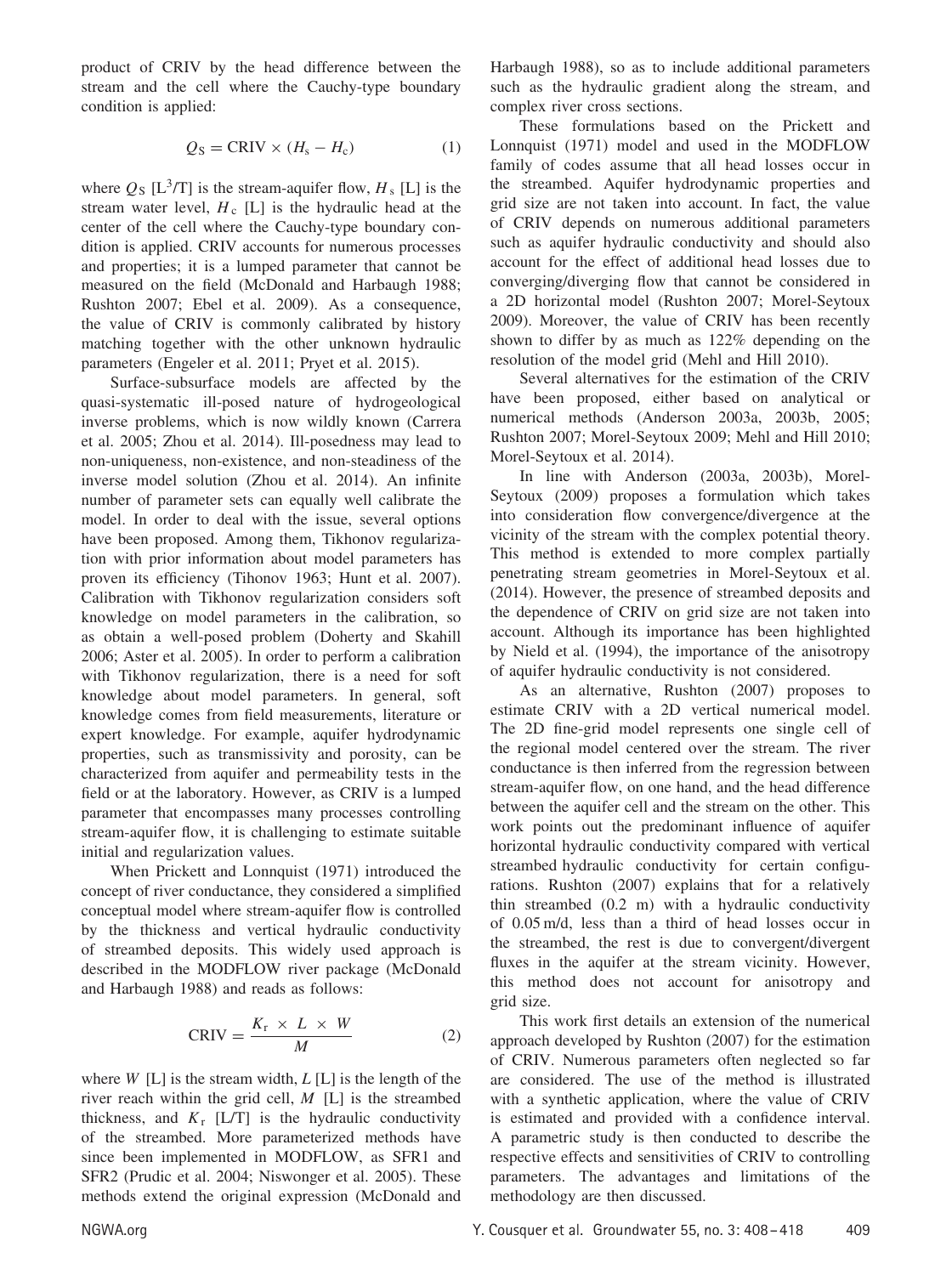

**Figure 1. The local 2D vertical finite element model transverse to the river (forefront, A) is used for the estimation of the CRIV controlling the Cauchy boundary condition in the regional 2D horizontal finite difference model (background, B).**

## **The Approach**

The approach proposed in this work consists in computing the CRIV used in a 2D horizontal large-scale finite difference model from a 2D vertical local scale model transverse to the stream (Figure 1). Although a longitudinal component may sometimes be observed (Woessner 2000), aquifer flow is assumed to be strictly perpendicular to the stream. In addition, boundary conditions are imposed so that the stream and the aquifer remain hydraulically connected. Transient flow and disconnection are beyond the scope of this study, more information on the subject can be found in Brunner et al. (2009a, 2009b), Brunner et al. (2010), Rivière et al. (2014). The vertical model is run several times, with the same geometry using different head differences between the stream and the aquifer. After these executions of the vertical model, CRIV is obtained by linear regression between the stream-aquifer flow and the head difference between the stream and the aquifer cell where the Cauchy boundary condition is applied (Figure 2).

#### **The 2D Vertical Fine-Grid Model**

The 2D vertical local scale cross section model covers the extent of three cells of the horizontal model in a direction transverse to the stream (Figure 1). A fixed head boundary condition,  $H<sub>S</sub>$ , is imposed to the nodes located at the stream-aquifer boundary. The presented method considers symmetric head conditions. A fixed head,  $H_B$ , is applied at both sides of the model lateral boundaries (Figure 1).

Other boundaries of the local model are impermeable. The flow equation is solved with the variable saturation, finite element code SUTRA (Voss 1984). This model was chosen because it can simulate an unconfined aquifer in a vertical plan. Furthermore, it is compatible with unstructured grids, which provide flexible refinement



**Figure 2. The value of CRIV can be inferred by linear regression of stream aquifer flow per unit river length,** *Q***<sup>s</sup> [L2/T] against the difference in hydraulic head between the aquifer cell**  $(H_c)$  and the stream  $(H_s)$ .  $Q_s$  is an output of the **vertical model. The effect of grid size is taken into account through**  $H_c$ **, computed with Equation 6.** 

possibilities and a good representation of stream bottom geometry. The model grid is composed of quadrilateral elements generated with Gmsh depending on selected model geometry (Geuzaine and Remacle 2009).

### **Vertical Model Extent and Horizontal Grid Size Cell**

In this study, we consider that CRIV accounts for all head losses due to converging/diverging flows in the vicinity of the stream. As a consequence, the grid cell of the horizontal model where a Cauchy-type boundary condition is applied should be large enough to include all the converging/diverging flows associated with the stream. For these reasons, the distance away from the stream where groundwater flow is horizontal,  $X_{\text{far}}$ , must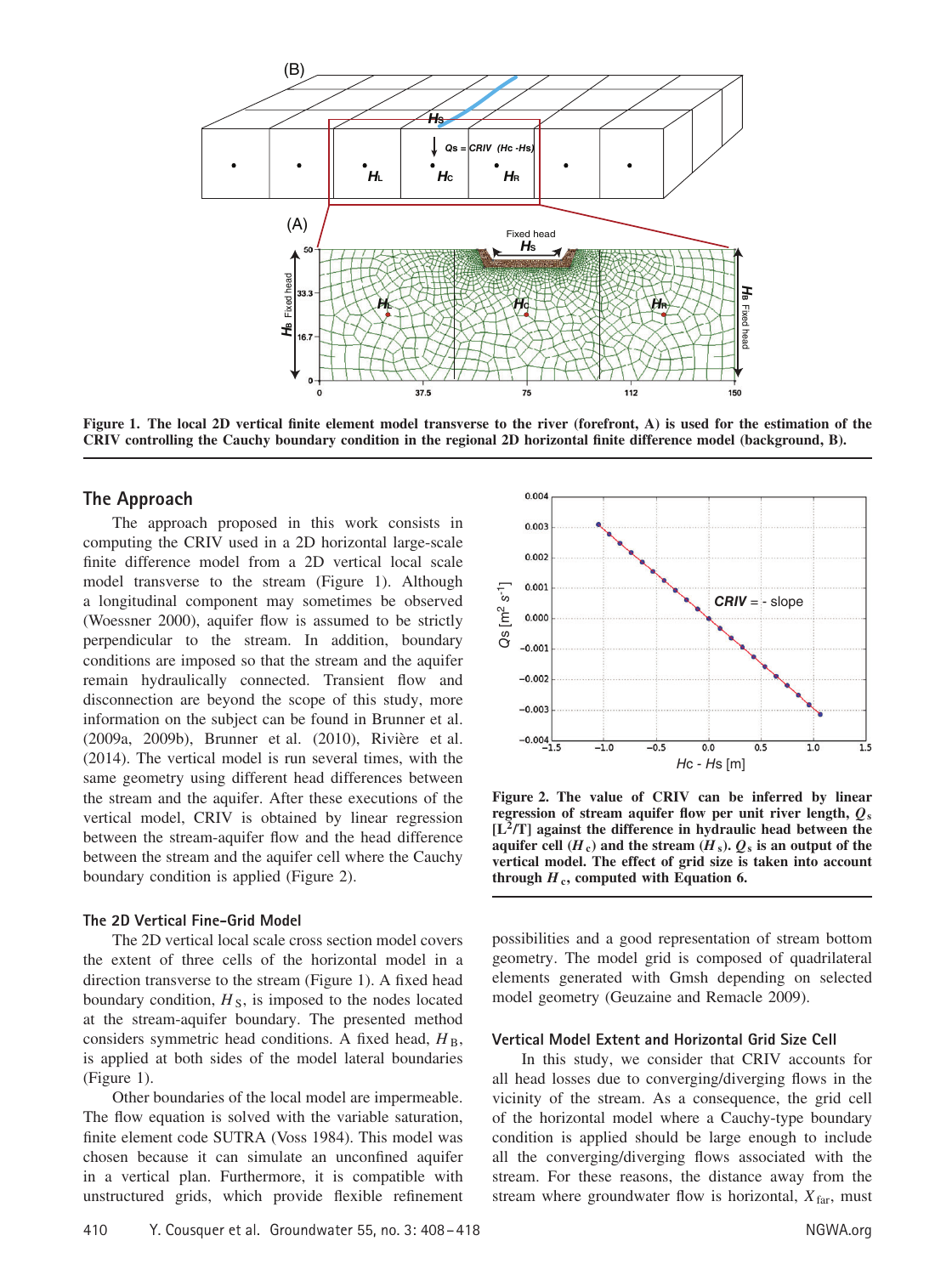be estimated. In other words,  $X_{\text{far}}$  corresponds to the distance from the stream where the Dupuit-Forchheimer approximation is valid. A "characteristic leakage length" *λ* [L] can be used to approximate *X*far, as 95% of converging/diverging flows are included in 3*λ* from surface water shore (Haitjema et al. 2001; Hunt et al. 2003; Haitjema 2006). Here, *X*far can be easily inferred from the vertical model in the configuration where  $X_{\text{far}}$ is the largest, i.e., with the maximum head gradient between the stream and the aquifer. We will assume that *X*far is reached when the ratio between the vertical and the horizontal components of groundwater flow is less than 5%. Assuming the stream to be located at the center of the cell in the horizontal model where a Cauchy-type boundary condition is applied, this cell should be at least as large as  $2 X_{\text{far}}$ . The computation of  $X_{\text{far}}$  is a preliminary step to the calculation of CRIV, as it constrains the grid resolution of river cells in the large-scale horizontal model.

#### **The Determination of the River Conductance**

Stream-aquifer flow is computed with the vertical model for a set of values of head-gradient between the stream and the aquifer. To this effect, different values of  $H<sub>B</sub>$  are imposed at the lateral boundaries of the local model while the stream level,  $H<sub>S</sub>$ , remains fixed (Figure 1). Interactions between the different parts of the model are managed with a Python script: (1) the user defines the input variables listed in Table 1, consisting of hydrodynamic properties and geometric settings (Figure 3); (2) Gmsh software is run to build the grid with the user-defined geometry; (3) SUTRA input files are generated from grid coordinates and hydrodynamic parameters (e.g., Table 1); (4) the following steps (4a) and (4b) are repeated for different values of stream-aquifer head difference: (a) SUTRA is run (b) SUTRA output files are post-processed so as to extract stream-aquifer flow; eventually, (5) the unit length river conductance coefficient  $(CRIV<sub>u</sub>)$  is inferred by linear regression between

**Table 1 Geometric and Hydrodynamics Parameters Used in the Illustrative Case**

| <b>Parameter</b>                                           | Value     | Unit                          | GSA range                          |
|------------------------------------------------------------|-----------|-------------------------------|------------------------------------|
| Aquifer thickness (ct)                                     | 30        | $\lceil m \rceil$             |                                    |
| Horizontal model cell width<br>(cw)                        | 100       | $\lceil m \rceil$             | [15, 200]                          |
| River width $(w)$                                          | 10        | $\lceil m \rceil$             | [5, 10]                            |
| River depth $(d)$                                          | 1         | $\lceil m \rceil$             | [1, 5]                             |
| Bank angle $(a)$                                           | 90        | L°J                           | [90, 100]                          |
| Riverbed thickness $(m)$                                   | 0         | $\lceil m \rceil$             | [1, 10]                            |
| Aquifer horizontal hydraulic<br>conductivity $(K_h)$       | $10^{-3}$ | $\mathrm{fm} \mathrm{s}^{-1}$ | $[1e-5, 1e-1]$                     |
| Riverbed vertical hydraulic<br>conductivity $(K_{\rm vb})$ |           |                               | $\text{Im } s^{-1}$ ] [1e-5, 1e-1] |
| Anisotropy (anis)                                          | 0.1       | $\Box$                        | $[1e-3, 1]$                        |

Notes: The second column provides the most probable value for each parameter; the fourth is the chosen range to perform the probabilistic sampling for the Global Sensitivity Analysis.



**Figure 3. Schematic representation of the Python script used for the computation of the river conductance with the vertical model. The program Gmsh builds the mesh and the numerical code SUTRA solves the Richard's equation.**

the computed stream-aquifer flow and the head difference between the stream and the aquifer  $(H_C - H_S)$  (Figure 2). Given the linearity between the stream-aquifer flow and the head difference between the stream and the connected aquifer (Figure 2), the linear regression of step (5) may be reduced to a simple ratio considering only two distinct head differences. However, considering multiple head differences (approximately 10) is a quality check, which makes the method more robust to potential model failures.

The obtained  $CRIV<sub>u</sub>$  [L/T] accounts for streamaquifer flow per unit river length.  $CRIV<sub>u</sub>$  should therefore be multiplied by the length of the stream reach within the grid cell  $(L)$  to obtain CRIV  $[L^2/T]$  as used in MODFLOW.

## **Grid-Size Dependence of Cauchy Boundary Conditions**

One of the difficulties of this approach is to obtain the value of  $H_c$  in the vertical model, which corresponds to the head at the center of the middle cell in the horizontal model (Figure 4). Because of divergent/convergent fluxes,  $H_c$  cannot be obtained from the vertical model at its corresponding location. In contrast, finite-element mesh nodes at the centers of adjacent cells (L and R, Figure 4) are located far enough from the stream for vertical flow to be negligible so that  $H_L$  and  $H_R$  can be directly inferred from the vertical model. To address the issue, a relation between  $H_L$ ,  $H_R$ , and  $H_C$  can be established from the diffusivity equation in finite difference expressed in steady conditions for the central cell of the horizontal model (Figure 4). The flow from the left and right cells to the middle cell is deduced from Darcy's law:

$$
Q_{\rm L} = T_{\rm L-C} \times (H_{\rm L} - H_{\rm C}) \times \frac{1}{cw} \times \rm L \tag{3}
$$

$$
Q_{\rm R} = T_{\rm R-C} \times (H_{\rm R} - H_{\rm C}) \times \frac{1}{cw} \times L \tag{4}
$$

where  $Q_{(LR)}$  [L<sup>2</sup>/T] is the flow between right/left cells and center cell,  $H_{(LR)}$  [L] is the hydraulic head at the centroid of the right/left cell,  $H_C$  [L] is the hydraulic head at the centroid of center cell; *cw* [L] is the width of the cells.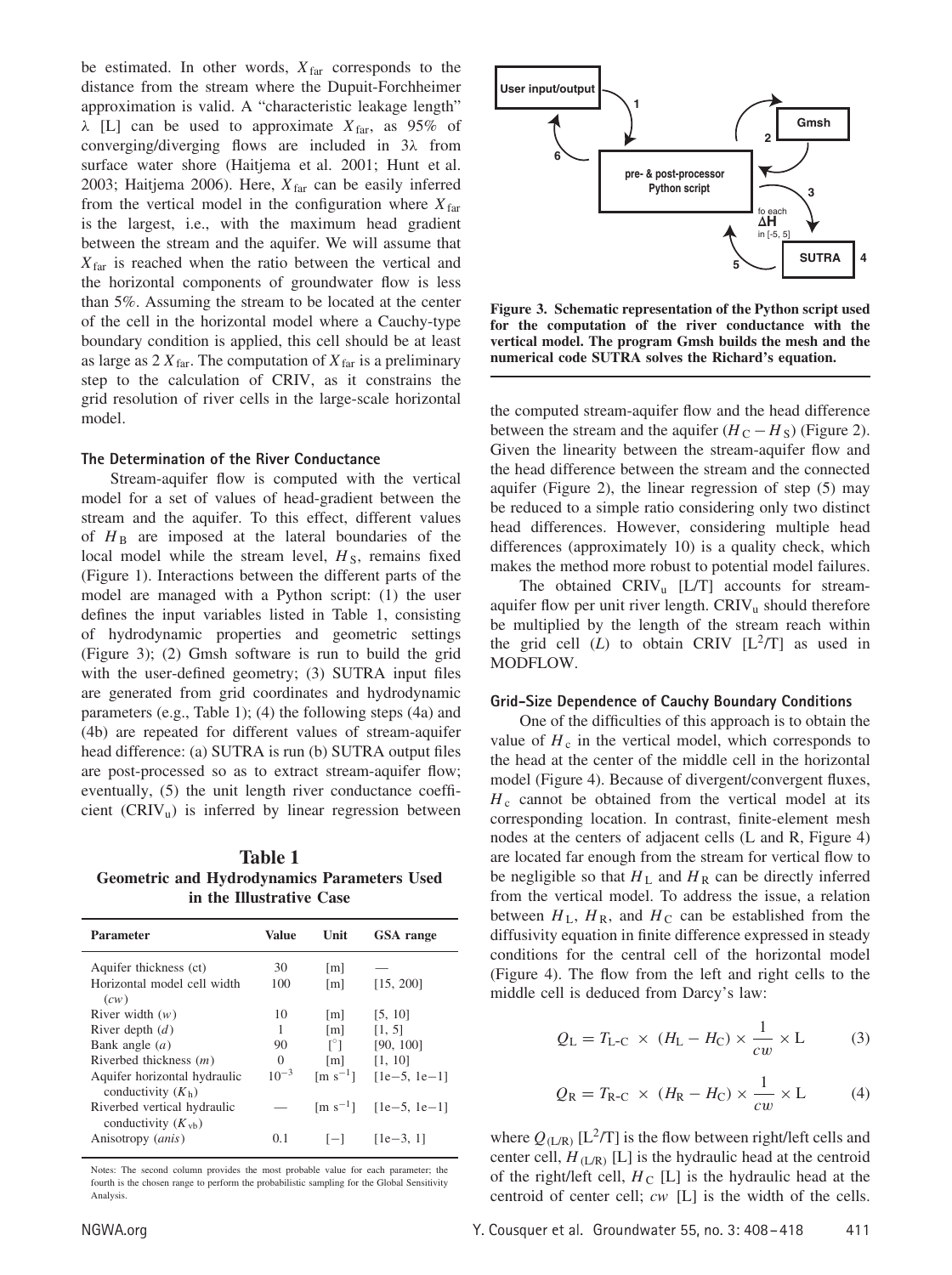

**Figure 4. Idealized cross section of an aquifer in interaction with a stream over three cells of the horizontal regional model,** which corresponds to the extent of the vertical model.  $H_L$ ,  $H_C$ , and  $H_R$  are the hydraulic heads at the center of the left, **middle, and right cell of the horizontal model, respectively. See Table 1 for further parameter definitions.**

 $T_{(LR)-C}$  [L<sup>2</sup>/T] is the equivalent transmissivity between the right/left cell and the middle cell.

Assuming that the component of groundwater flow longitudinal to the stream is negligible, the equation of mass conservation in steady state expressed for the middle cell reads as follows:

$$
Q_{\rm L} + Q_{\rm R} + Q_{\rm S} = 0 \tag{5}
$$

where  $Q_S$  is the flow from the stream to the middle cell. Combining Equations 3, 4, and 5 we obtain:

$$
H_{\rm C} = \frac{1}{2} \left( \frac{Q_S \times cw}{T \times L} + H_{\rm L} - H_{\rm R} \right) \tag{6}
$$

where the values of  $Q_s$ ,  $H_L$  and  $H_R$  are provided by the vertical model, and  $T$  is the aquifer transmissivity, assumed to be homogeneous and independent of hydraulic head over the three cells of interest ( $T_{L-C} = T_{R-C}$ ).  $H_L$  and  $H<sub>R</sub>$  are taken at a single node in the centroid of L and R cells of the vertical model. Using this latter expression of  $H_c$  for the regression of  $Q_S$  against ( $H_c - H_S$ ), we consider the dependence of the horizontal grid-size, *cw*, for the calculation of the river conductance.

## **Applications of the Methodology**

As to illustrate the interest of the approach, we consider a 2D horizontal large-scale groundwater model where the simulated aquifer interacts with a stream. The characteristics of the aquifer and the stream are chosen to correspond to a classical context (Table 1). The value of CRIV used in the large-scale horizontal model will be eventually adjusted by calibration together with other model parameters, but this is out of the scope of this study. However, when the accurate quantification of streamaquifer flow is essential, initial and regularization values should be carefully chosen for the calibration of CRIV. In addition, the probabilistic distribution of CRIV prior to calibration is also useful for post-calibration uncertainty analysis.

## **Estimation of the River Conductance from Expected Parameter Values**

The most probable parameter values for this synthetic case (Table 1) are set in the Python script, which generates the finite-element grid and runs the model for various head differences between the stream and the aquifer.  $X_{\text{far}}$  is first calculated with the tool so as to take into account the grid size. With an  $X_{\text{far}}$  of about 50 m, the river cell size in the horizontal model should be set to 100 m. With these parameter values for this synthetic case,  $CRIV<sub>u</sub>$  is estimated at  $6.69 \times 10^{-5}$  m/s with a computation time shorter than a minute. Multiplied by the length of the reach within the grid cell of the model (100 m), the value of CRIV is  $6.69 \times 10^{-3}$  m<sup>2</sup>/s. This value can be used as initial and regularization values for the calibration of the horizontal model (see e.g., Hunt et al. 2007).

#### **Prior Probabilistic Distribution of the River Conductance**

The probabilistic CRIV distribution can also be obtained with the presented tool by random sampling from the prior statistical distributions of input parameters. We assumed a normal distribution for geometric parameters and log-normal distribution for hydrodynamic parameters (Table 1, Figure 5). CRIV is then computed for each of the parameter sets. The resulting CRIV distribution (Figure 5) is an essential element to perform parameter and predictive uncertainty analysis (see e.g., Gallagher and Doherty 2007).

# **Sensitivity of the River Conductance to Hydrodynamic and Geometric Parameters**

The effect of the parameters considered in this study over CRIV is first illustrated with parameter variations, taken one by one, from the reference configuration of the stream described in Table 1. This parametric analysis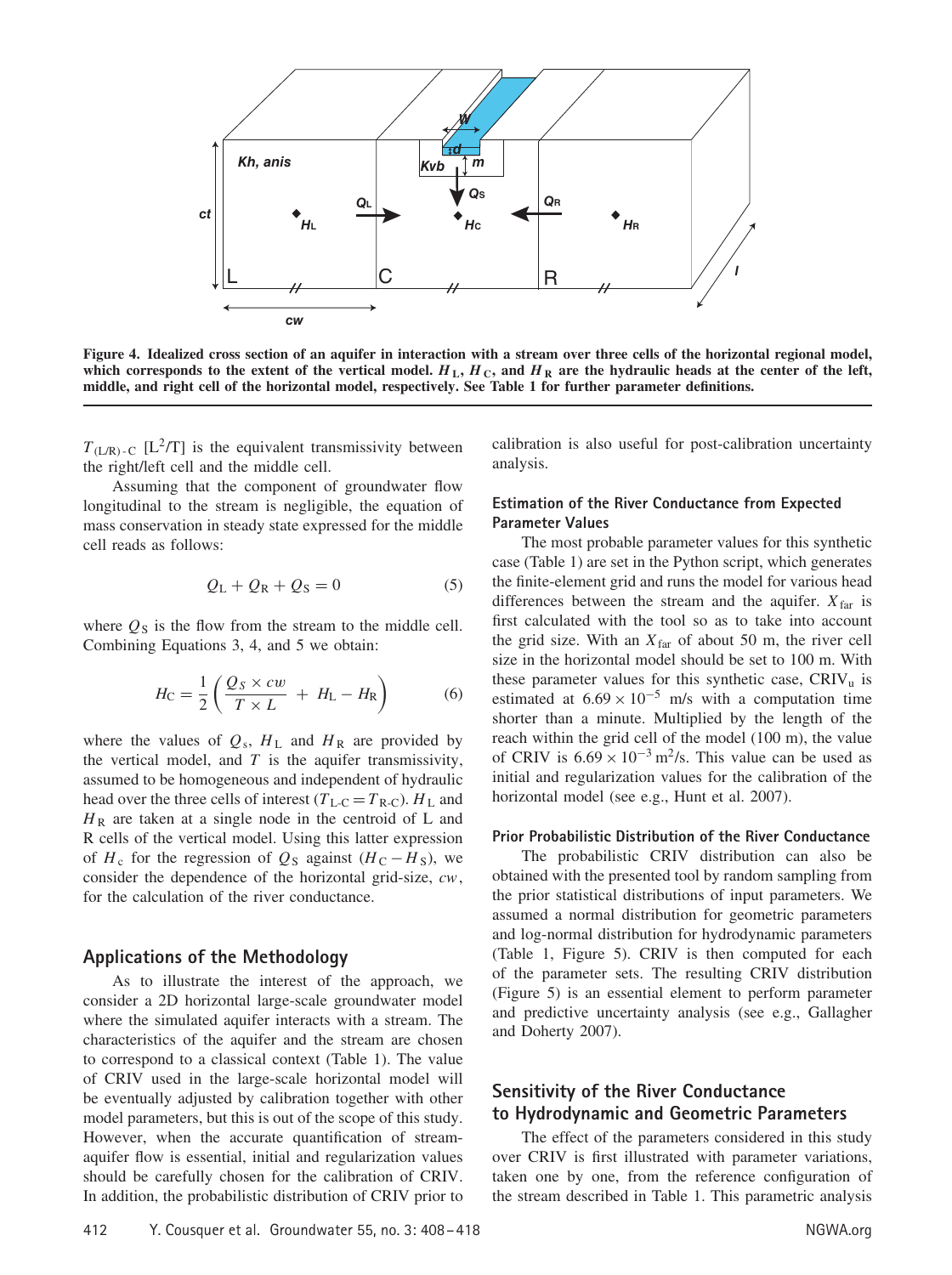

**Figure 5. The probabilistic distribution of CRIV (bottom right) is obtained with the presented tool from the distributions of input parameters.**

is useful to describe how each parameter may impact CRIV in a regular stream-aquifer configuration. A global sensitivity analysis is thereafter performed to rank the sensitivities of CRIV to its parameters over a wide range of realistic parameter values.

### **Parametric Analysis**

CRIV values have been calculated for a range of likely values of aquifer hydraulic conductivity  $(K_h)$  and anisotropy (*anis*), horizontal grid size (*cw*), and streambed vertical hydraulic conductivity  $(K_{\rm vb})$  (Figure 6). When they are fixed, parameters are kept to the reference values from the synthetic case study (Table 1).

Several studies solely base the estimation of CRIV on *K*<sup>h</sup> (Rushton 2007; Pryet et al. 2015). This approach is validated here, because  $K<sub>h</sub>$  is one of the most important controlling factors of the stream aquifer exchanges for this case (Figure 6A). A modification by one order of magnitude of  $K<sub>h</sub>$  produces a modification by one order of magnitude of CRIV.

The influence of *anis* (Figure 6B) (which stands for  $K_{\rm v}/K_{\rm h}$  where  $K_{\rm v}$  is the vertical hydraulic conductivity of the aquifer [L/T]) is explained by the occurrence of vertical flow in the vicinity of the stream. A high value of anisotropy impedes the occurrence of converging/diverging flow and reduces stream-aquifer flow. An increase by one order of magnitude of *anis* (from 1 and 0.1) leads to an increase of CRIV by a factor approaching 30. Modelers often choose a rather arbitrary value of 0.1 for *anis* (Doppler et al. 2007; Derx et al. 2010; Engeler et al. 2011) following Chen (2000). Our results highlight that an inappropriate value of anisotropy may imply a large error on stream-aquifer flow estimates.

The influence of the grid size of the horizontal model, *cw*, is also important (Figure 6C). CRIV decreases by a factor of 25 when the grids cell size increases from 10 to 110 m.

The influence of  $K_{\rm vb}$  is highly nonlinear (Figure 6D). As long as  $K_{\nu b}$  is greater than  $K_{\rm h}$ ,  $K_{\nu b}$  has no influence on CRIV. In contrast, when  $K_{vb}$  is lower than  $K_h$ , CRIV decreases with  $K_{\rm vb}$ . We recall that in this study, CRIV is calculated for values of the  $K_{\rm vb}/K_{\rm h}$  ratio that remain characteristic of a connection between the stream and the aquifer (Brunner et al. 2009a, 2009b).

In the range of likely values for hydrogeological model parameters, the most important controlling factors of CRIV, in this case, are, in decreasing order of importance (Figure 5):  $K<sub>h</sub>$ , which can change CRIV by six orders of magnitude (1)  $K_{\rm vb}$  by four orders of magnitude, (2) *cw* by three orders of magnitude, (3) *anis* by two orders of magnitude. However a variation by one order of magnitude in *anis* or *cw* has more impact on CRIV than  $K<sub>h</sub>$  and  $K<sub>vb</sub>$ .

This parametric analysis is relevant to graphically illustrate how each parameter affects CRIV. However, this method is very dependent on the choice of reference parameter values and does not quantify the effect of joint parameter variations. Those issues can be addressed with a global sensitivity analysis.

#### **Global Sensitivity Analysis of CRIV**

The importance of the parameters used to compute CRIV is discussed here through a global sensitivity analysis (GSA). Compared with the sensitivity analysis based on the local derivative (see e.g., Hill and Tiedeman 2006), the GSA can be applied to nonlinear models,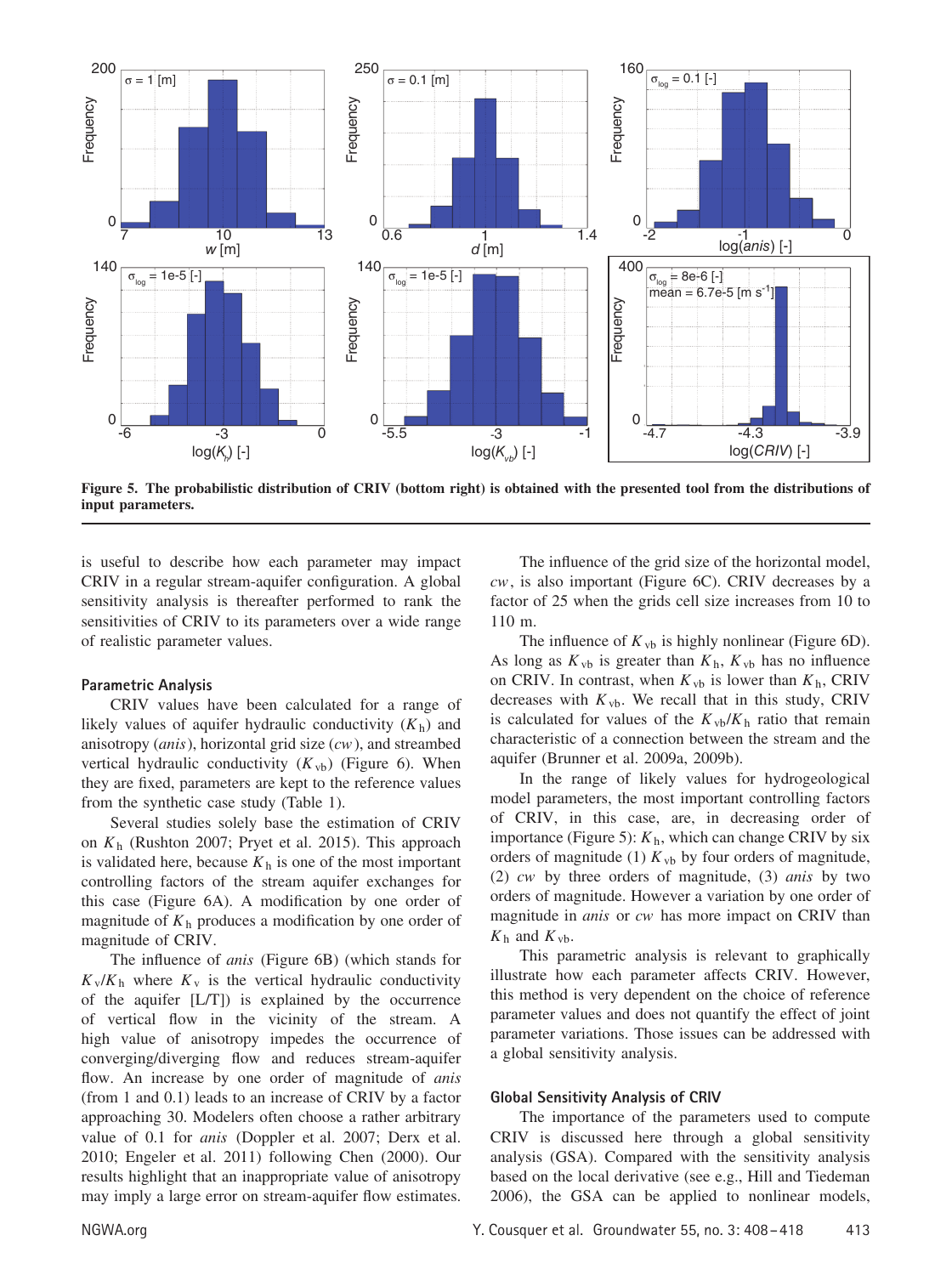

**Figure 6. Dependence of CRIVu per unit river length to model parameters values. (a) Streambed hydraulic conductivity (***K***vb). (b) Aquifer anisotropy (***anis***). (c) Horizontal grid size (***cw***). (d) Aquifer hydraulic conductivity (***K***h). Cross marks indicate reference parameter values (Table 1).**

and provides more robust information on the effect of respective parameters to a model output, here CRIV. Over the large variety of GSA methods, the variancebased sensitivity indicator (Sobol) is largely used (Sobol et al. 2001; Saltelli et al. 2004; Welter et al. 2015). Sobol method is based on the analysis of model output values obtained from a large range of parameters sets sampled from probabilistic distributions (Saltelli et al. 2004). This is applicable to nonlinear models. The sensitivity of each parameter is described by the first order sensitivity index, which is the contribution of a single model parameter to the model output variance (Sobol et al. 2001):

$$
S_i = \frac{V_i}{V_{\text{tot}}}
$$
 (7)

where  $V_i$  is the variance of CRIV attributed to the  $i$ -th parameter and  $V_{\text{tot}}$  is the variance of model output CRIV.

Parameter lower and upper bounds are provided in Table 1. About 15,000 CRIV values have been computed with a uniform distribution of parameter sets obtained with the Saltelli sampler (Saltelli et al. 2004) from the SALib (2015) Python script.

The influence of hydrodynamic parameters prevails over geometric parameters (Figure 7). Results highlight the strong influence of hydrodynamics parameters  $K_{\nu b}$ , *K*h, and *anis*. Taken together they account for 30% of the total CRIV variance, as they respectively explain 14%, 10%, and 6% of the CRIV variance. Geometric parameters such as stream depth and bank angle have a small effect. Taken together, they account for approximately 2% of the CRIV variance. However the grid cell size (*cw*) has more influence on CRIV with 4.5% of the CRIV variance as well as the riverbed thickness (*m*) with 7% of the CRIV variance. In total, 43.5% of the total CRIV variance is explained by parameters taken alone, the remaining 56.5% is explained by the interactions between parameters.

Results of the GSA confirm the observations made with the parametric analysis.  $K<sub>h</sub>$ ,  $K<sub>vb</sub>$ , and *anis* are the major controlling factors; *cw* and *m* are strong controlling factors. While  $K<sub>h</sub>$  and  $K<sub>vb</sub>$  are generally taken into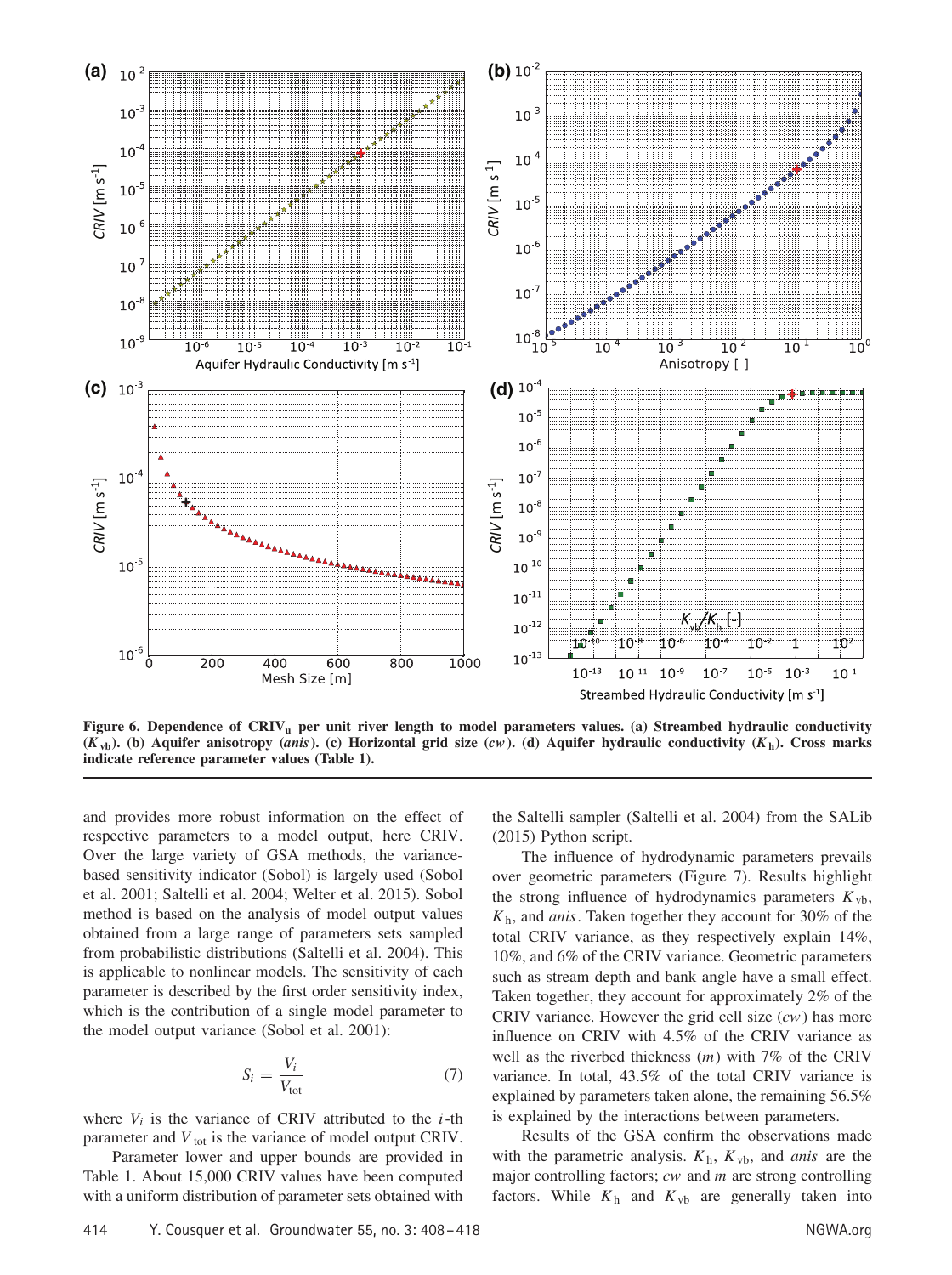

**Figure 7. Global sensitivity analysis (GSA) of the CRIV coefficient to model parameters where** *Si* **is the first order sensitivity index.** The main controlling factors of CRIV are  $K_{\nu b}$ ,  $K_{h}$ , *anis* and *m* and in a lesser extent *cw*. The parameter ranges are **presented in Table 1.**

account for the estimation of CRIV, the importance of *anis* and *cw* is often disregarded. Our results highlight that neglecting the importance of these parameters may induce an error by multiple orders of magnitude on the value of CRIV.

## **Discussion**

The proposed method aims at constraining the value of CRIV from a local vertical model given hydrodynamic and geometric parameters. These parameters correspond to physical properties potentially measurable in the field or at the laboratory. Geometric parameters such as stream width, depth and bank angle, aquifer, and streambed thicknesses can be easily obtained from direct measurements, geological logs, or geophysical methods (Cardenas and Markowski 2010). The spatial variability of these parameters can also be investigated based on local hydrogeophysical measurements (Mouhri et al. 2013). Hydrodynamic properties of the aquifer and the streambed can be characterized from pumping and permeability tests in the field or at the laboratory (Chen 2000). The measurement of hydraulic heads at different depths near a stream can provide estimates of the anisotropy of hydraulic conductivity (Kalbus et al. 2006). However, it should be acknowledged that obtaining reliable and representative estimates for each of the hydrodynamics parameters is challenging.

As demonstrated by numerous authors (Gaffield et al. 1998; Levy et al. 2011; Gianni et al. 2016), the use of a temporally and spatially constant value for CRIV is questionable and can be affected by biological clogging in the riverbed (Newcomer et al. 2016). However, it is so far considered as constant in regional models. For the spatial aspect, the user can split the stream network in interaction with the simulated aquifer into a limited number of reaches sharing common features (aquifer properties, stream geometry, *...* ) and estimate a value of CRIV for each of the respective reaches.

The accuracy of CRIV estimates obtained with the proposed method depends on the uncertainty of the parameters of the local scale vertical model, as shown by the probabilistic CRIV distribution (Figure 5). A calibration step is generally needed where the value of CRIV estimated with the presented approach is used as initial and regularization values. Calibration by history matching is usually conducted against observations of stream flow and groundwater level fluctuations (Engeler et al. 2011; Pryet et al. 2015). However, obtaining an initial value from prior information can be critical. Pryet et al. (2015) based their initial estimates on the relation between CRIV and horizontal hydraulic conductivity developed by Rushton (2007). Our method improves this approach by including in the prior estimate of CRIV numerous parameters often neglected. Obtaining objective initial and regularization values of CRIV from the approach presented in this paper is a significant improvement to the uniformed and evaluated calibration of CRIV. Moreover, our method takes into consideration the effect of grid-size, providing an upscaling procedure for the estimation of CRIV from the local scale to the watershed scale ( $\sim$ 10 to  $\sim$ 1000 km<sup>2</sup>) (Mehl and Hill 2010; Flipo et al. 2014). Given these elements, the method described in this study is likely to improve simulation of streamaquifer interactions, especially at the scale of watersheds (Flipo et al. 2012).

The method presented in this study has been developed with the assumption of symmetric settings with a straight stream located at the center of a horizontal model cell. The precision of CRIV estimated with this approach may therefore become questionable when the configuration of interest strongly deviates from this simplified model, such as very winding stream with important meanders within a single horizontal model cell. Such configurations may require a 3D local model for the estimate of CRIV. However, the gain of precision with such a more complex approach is likely to be small with respect to the irreducible uncertainty attributed to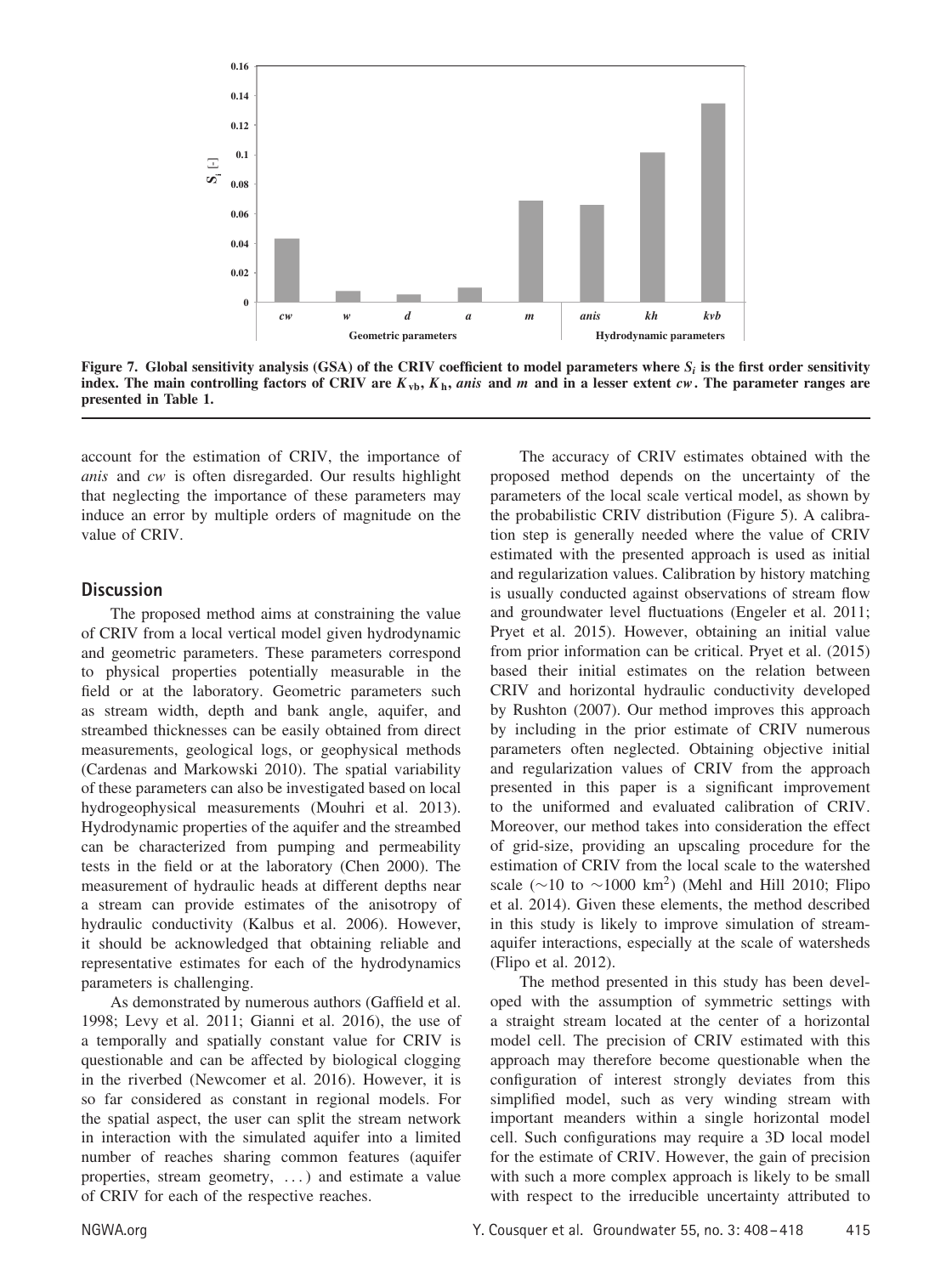the estimates of controlling parameters, in particular aquifer and riverbed hydraulic properties. The value of CRIV obtained with the presented approach should be considered as a first, but objective estimate that can subsequently be adjusted by calibration.

# **The Software**

As to simplify the tedious task of considering multiple configurations, a flexible Python script has been developed and is provided as supplementary materials to this article. It can be used to estimate a value of CRIV from a single parameter set, or to obtain the probabilistic distribution of CRIV given the probabilistic distributions of input parameters. The code is available here: [https://github.com/](https://github.com/rivtools/criv) [rivtools/criv.](https://github.com/rivtools/criv)

# **Conclusion**

A method has been described to compute the value of CRIV with a vertical fine-grid cross-sectional model transverse to the stream. This model is applicable to a wide range of stream characteristics, aquifer properties, and grid resolutions. The value of CRIV can now be estimated from physical parameters that can be measured in the field. Parameters, neglected so far are now taken into account: (1) the anisotropy of aquifer hydraulic conductivity, and (2) the size of river cells in the regional model grid. The global sensitivity analysis highlighted the importance of these parameters and justifies their consideration. The estimate of CRIV from prior information can constitute initial and regularization values for the calibration of a surface-subsurface model. This is crucial when the inverse problem is ill-posed, which is often the case. The approach also provides the probabilistic distribution of CRIV given input parameter probabilistic distributions, which is essential for postcalibration uncertainty analysis.

## **Acknowledgments**

This work was conducted in the frame of the Mhyqadeau project supported by Suez Environnement (LyRE) and the French Aquitaine regional council. The authors are very grateful to Dr Randal J. Hunt and two anonymous reviewers for their valuable comments for improving this manuscript. We also thank Clotilde Thompson for her help in improving English language.

**Authors' Note:** The authors do not have any conflicts of interest to report.

# **Appendix**

Stream to aquifer flow obtained from the 2D cross-sectional numerical model are validated with two analytical solutions describing stream to aquifer flow with simplified geometries. Similar stream-aquifer designs

416 Y. Cousquer et al. Groundwater 55, no. 3: 408 - 418 NGWA.org 3. All the State of the NGWA.org 3.

have been chosen for each validation cases. Firstly an analytical formulation given by Morel-Seytoux (2009) from complex potential theory approach is used. In this case, the stream is represented by a point source without the effect of a streambed deposit and the stream-aquifer flow is given by:

$$
Q_{\rm S} = 2 \times \text{KL}\left\{\frac{1}{\left(\frac{0.5 \times e_{\rm B}}{B_{\text{rect}}} \right) + \left(\frac{B_{\text{rect}} + \Delta x}{\bar{e}}\right)}\right\}
$$

$$
\times \left(H_{\rm S} - H_{\rm r/l}\right) \tag{A1}
$$

where  $L$  [L] is the length of the stream reach,  $K$  [L/T] is the aquifer hydraulic conductivity assumed to be isotropic,  $e_B$  [L] is the aquifer depth below the bottom of the reach cross section,  $B_{\text{rect}}$  [L] is the width of the stream, and  $\bar{e}$  [L] is the average aquifer thickness.  $\Delta x$ [L] is the distance from the riverbank to the centroids of adjacent cell  $H_{r1}$  [L].

Another approach, proposed by Herbert (1970), considers a small circular stream channel in comparison to the saturated thickness of the aquifer  $e_B$ . The flow from the aquifer to the stream is assumed to be radial. Then, adapting the Thiem equation:

$$
Q_{\rm S} = \pi \, \text{LK} \, \frac{H_{\rm s} - H_{\rm c}}{\ln \left( \frac{0.5 \times e_{\rm B}}{r_{\rm s}} \right)} \tag{A2}
$$

where  $r_s$  [L] is the effective stream radius. When the stream channel has a trapezoidal cross section, an effective stream radius must be used. For a channel width of 10 m and a water depth of 1.0 m, the effective radius of the stream is 5.0 m (Rushton 2007).

The values of  $Q_S$  [L<sup>3</sup>/T] obtained with these two analytical solutions are compared to the output of the local numerical model with parameters presented in Table 2. Stream-aquifer flow obtained from the three methods is nearly identical and validates the vertical numerical model used in the present approach

## **Table A1 Parameters of Analytical Solutions Used for the Validation of the Local Numerical Model**

| <b>Parameters</b>     | <b>Morel-Seytoux</b><br>(2009) | <b>Herbert</b><br>(1970) | <b>Presented</b><br>method |
|-----------------------|--------------------------------|--------------------------|----------------------------|
| $e_{\rm B}$ [m]       | 28                             | 28                       | 28                         |
| $B_{\text{rect}}$ [m] | 5                              |                          | 5                          |
| $X_{\text{far}}$ [m]  | 95                             |                          |                            |
| $e$ [m]               | 30.5                           |                          | 30.5                       |
| $H_S-H_c$ [m]         |                                | 0.56                     | 0.56                       |
| $\Delta H$ [m]        | 5                              |                          |                            |
| $r_s$ [m]             |                                | 5                        |                            |
| $K \text{ [m/s]}$     | $10^{-3}$                      | $10^{-3}$                | $10^{-3}$                  |
| Q [m <sup>2</sup> /s] | $1.65E - 03$                   | $1.71E - 03$             | $1.75E - 03$               |
| Difference            | 6.4%                           | 2.4%                     |                            |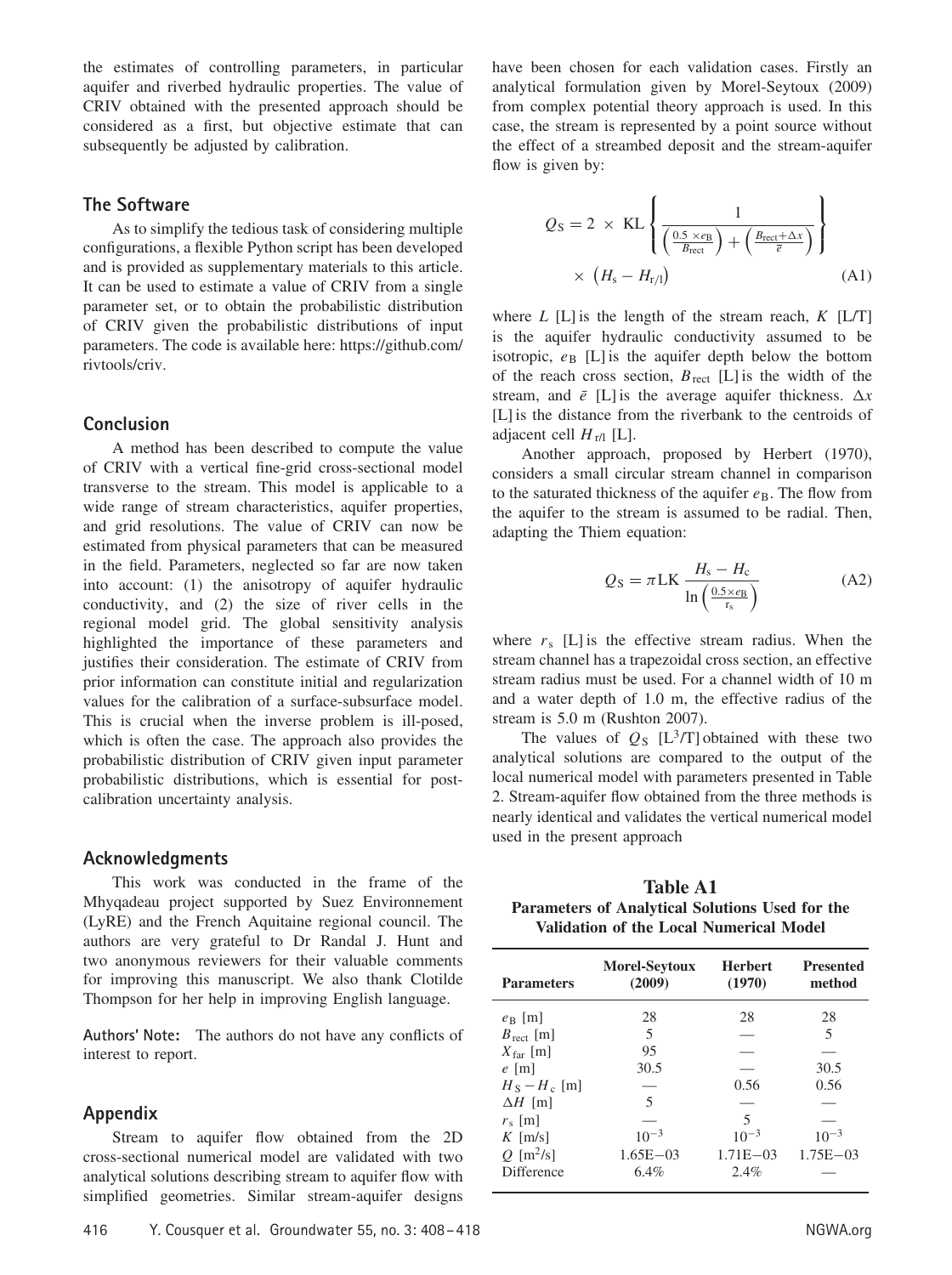# **References**

- Anderson, E.I. 2003a. An analytic solution representing groundwater-surface water interaction. *Water Resources Research* 39, no. 3: 1071.
- Anderson, E.I. 2003b. The effective resistance to vertical flow in Dupuit models. *Advances in Water Resources* 26, no. 5: 513–523.
- Anderson, E.I. 2005. Modeling groundwater-surface water interactions using the Dupuit approximation. *Advances in Water Resources* 28, no. 4: 315–327.
- Aster, R., B. Borchers, and C. Thurber. 2005. *Parameter Estimation and Inverse Problems*. Burlington, Vermont: Elsevier Academic Press.
- Boano, F., R. Revelli, and L. Ridolfi. 2011. Water and solute exchange through flat streambeds induced by large turbulent eddies. *Journal of Hydrology* 402, no. 3: 290–296.
- Brunner, P., P.G. Cook, and C.T. Simmons. 2009a. Hydrogeologic controls on disconnection between surface water and groundwater. *Water Resources Research* 45, no. 1: 1422.
- Brunner, P., P.G. Cook, and C.T. Simmons. 2009b. Hydrogeologic controls on disconnection between surface water and groundwater. *Water Resources Research* 45, no. 1.
- Cardenas, M.B. 2009. Stream-aquifer interactions and hyporheic exchange in gaining and losing sinuous streams. *Water Resources Research* 45, no. 6: 6429.
- Cardenas, M.B., and M.S. Markowski. 2010. Geoelectrical imaging of hyporheic exchange and mixing of river water and groundwater in a large regulated river. *Environmental Science & Technology* 45, no. 4: 1407–1411.
- Cardenas, M.B., and J.L. Wilson. 2007. Exchange across a sediment—water interface with ambient groundwater discharge. *Journal of Hydrology* 346, no. 3: 69–80.
- Carrera, J., A. Alcolea, A. Medina, J. Hidalgo, and L.J. Slooten. 2005. Inverse problem in hydrogeology. *Hydrogeology Journal* 13, no. 1: 206–222.
- Chen, X. 2000. Measurement of streambed hydraulic conductivity and its anisotropy. *Environmental Geology* 39, no. 12: 1317–1324.
- Derx, J., A. Blaschke, and G. Bloschl. 2010. Three-dimensional flow patterns at the river—aquifer interface—a case study at the Danube. *Advances in Water Resources* 33, no. 11: 1375–1387.
- Discacciati, M., E. Miglio, and A. Quarteroni. 2002. Mathematical and numerical models for coupling surface and groundwater flows. *Applied Numerical Mathematics* 43, no. 1: 57–74.
- Doherty, J., and B.E. Skahill. 2006. An advanced regularization methodology for use in watershed model calibration. *Journal of Hydrology* 327, no. 3: 564–577.
- Doppler, T., H.-J.H. Franssen, H.-P. Kaiser, U. Kuhlman, and F. Stauffer. 2007. Field evidence of a dynamic leakage coefficient for modelling river—aquifer interactions. *Journal of Hydrology* 347, no. 1: 177–187.
- Ebel, B.A., B.B. Mirus, C.S. Heppner, J.E. VanderKwaak, and K. Loague. 2009. First-order exchange coefficient coupling for simulating surface water-groundwater interactions: Parameter sensitivity and consistency with a physics-based approach. *Hydrological Processes* 23, no. 13: 1949–1959.
- Engeler, I., H.H. Franssen, R. Muller, and F. Stauffer. 2011. The importance of coupled modelling of variably saturated groundwater flow-heat transport for assessing river—aquifer interactions. *Journal of Hydrology* 397, no. 3: 295–305.
- Fleckenstein, J.H., S. Krause, D.M. Hannah, and F. Boano. 2010. Groundwater-surface water interactions: New methods and models to improve understanding of processes and dynamics. *Advances in Water Resources* 33: 1291–1295.
- Flipo, N., C. Monteil, M. Poulin, C. Fouquet, and M. Krimissa. 2012. Hybrid fitting of a hydrosystem model: Long-term

insight into the Beauce aquifer functioning (France). *Water Resources Research* 48, no. 5: 5509.

- Flipo, N., A. Mouhri, B. Labarthe, S. Biancamaria, A. Riviere, ` and P. Weill. 2014. Continental hydrosystem modelling: the concept of nested stream—aquifer interfaces. *Hydrology and Earth System Sciences* 18, no. 8: 3121–3149.
- Furman, A. 2008. Modeling coupled surface-subsurface flow processes: A review. *Vadose Zone Journal* 7, no. 2: 741–756.
- Gaffield, S.J., K. Bradbury, and K.W. Potter. 1998. Hydrologic assessment of the Kickapoo Watershed, southwestern Wisconsin, Madison, Wisconsin: Wisconsin Geological and Natural History Survey.
- Gallagher, M., and J. Doherty. 2007. Parameter estimation and uncertainty analysis for a watershed model. *Environmental Modelling & Software* 22, no. 7: 1000–1020.
- Geuzaine, C., and J.-F. Remacle. 2009. Gmsh: A 3-D finite element mesh generator with built-in pre-and post-processing facilities. *International Journal for Numerical Methods in Engineering* 79, no. 11: 1309–1331.
- Gianni, G., J. Richon, P. Perrochet, A. Vogel, and P. Brunner. 2016. Rapid identification of transience in streambed conductance by inversion of a flood-wave response. *Water Resources Research* 52, no. 4: 2647–2658.
- Goderniaux, P., S. Brouyère, H.J. Fowler, S. Blenkinsop, R. Therrien, P. Orban, and A. Dassargues. 2009. Large scale surface–subsurface hydrological model to assess climate change impacts on groundwater reserves. *Journal of Hydrology* 373, no. 1: 122–138.
- Haitjema, H. 2006. The role of hand calculations in ground water flow modeling. *Ground Water* 44, no. 6: 786–791.
- Haitjema, H., V. Kelson, and W. Lange. 2001. Selecting modflow cell sizes for accurate flow fields. *Groundwater* 39, no. 6: 931–938.
- Herbert, R. 1970. Modelling partially penetrating rivers on aquifer models. *Groundwater* 8, no. 2: 29–36.
- Hill, M.C., and C.R. Tiedeman. 2006. *Effective Groundwater Model Calibration: With Analysis of Data, Sensitivities, Predictions, and Uncertainty*. John Wiley & Sons.
- Hunt, R.J., H.M. Haitjema, J.T. Krohelski, and D.T. Feinstein. 2003. Simulating ground water-lake interactions: approaches and insights. *Ground Water* 41, no. 2: 227–237.
- Hunt, R.J., J. Doherty, and M.J. Tonkin. 2007. Are models too simple? Arguments for increased parameterization. *Ground Water* 45, no. 3: 254–262.
- Kalbus, E., F. Reinstorf, and M. Schirmer. 2006. Measuring methods for groundwater—surface water interactions: A review. *Hydrology and Earth System Sciences Discussions* 10, no. 6: 873–887.
- Levy, J., M.D. Birck, S. Mutiti, K.C. Kilroy, B. Windeler, O. Idris, and L.N. Allen. 2011. The impact of storm events on a riverbed system and its hydraulic conductivity at a site of induced infiltration. *Journal of environmental management* 92, no. 8: 1960–1971.
- McDonald, M.G., and Harbaugh, A.W. 1988. A modular threedimensional finite-difference ground-water flow model. Technical report, Reston, Virginia: USGS.
- Mehl, S., and M.C. Hill. 2010. Grid-size dependence of Cauchy boundary conditions used to simulate stream—aquifer interactions. *Advances in Water Resources* 33, no. 4: 430–442.
- Morel-Seytoux, H.J. 2009. The turning factor in the estimation of stream-aquifer seepage. *Groundwater* 47, no. 2: 205–212.
- Morel-Seytoux, H.J., S. Mehl, and K. Morgado. 2014. Factors influencing the stream-aquifer flow exchange coefficient. *Groundwater* 52, no. 5: 775–781.
- Mouhri, A., N. Flipo, F. Rejiba, C. De Fouquet, L. Bodet, ´ B. Kurtulus, G. Tallec, V. Durand, A. Jost, P. Ansart, et al. 2013. Designing a multi-scale sampling system of stream-aquifer interfaces in a sedimentary basin. *Journal of Hydrology* 504: 194–206.